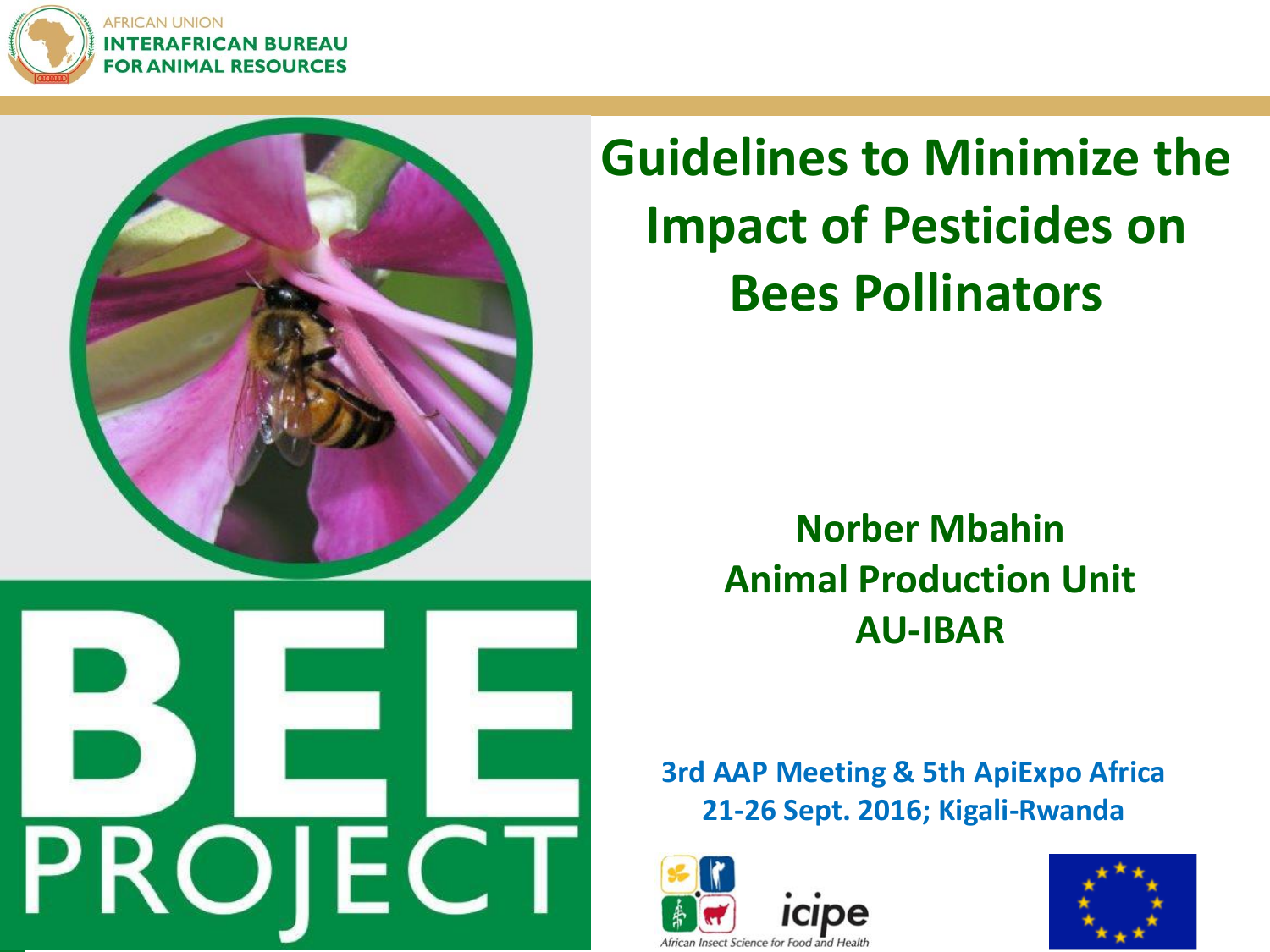

**World food security**

- The global economic value of between 235 and 577billion US \$ per year attributed to insect pollination is ensured (IPBES, 2016).
- Agriculture continues to be a central pillar in Africa's development contributing between 25 – 40% of GDP
- Constraints to agricultural productivity, pests and diseases, remain a major obstacle to increasing growth in the sector
- Pesticide use like other agricultural inputs remain an essential component of crop production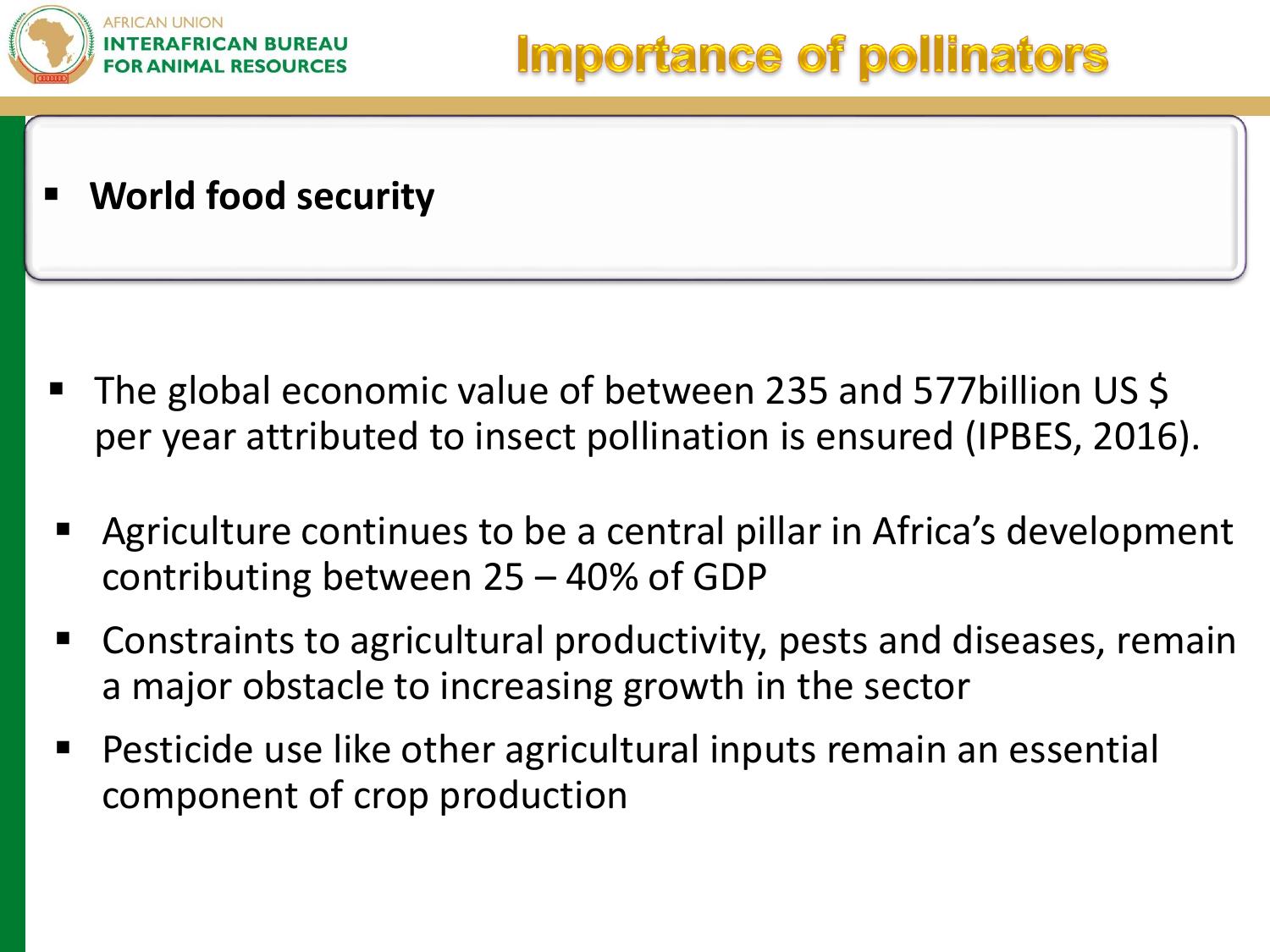



This document addresses some of the concerns surrounding the use of crop protection products and the health of pollinators.

- A synopsis on the exposure of pollinators, especially bees to pesticides
- Challenges surrounding the use of crop protection products and the health of pollinators
- A recommendation on policy issues that should be considered in order to minimize potential negative impacts associated with pesticides use
- Guidelines to minimize the potential impact of pesticides on pollinators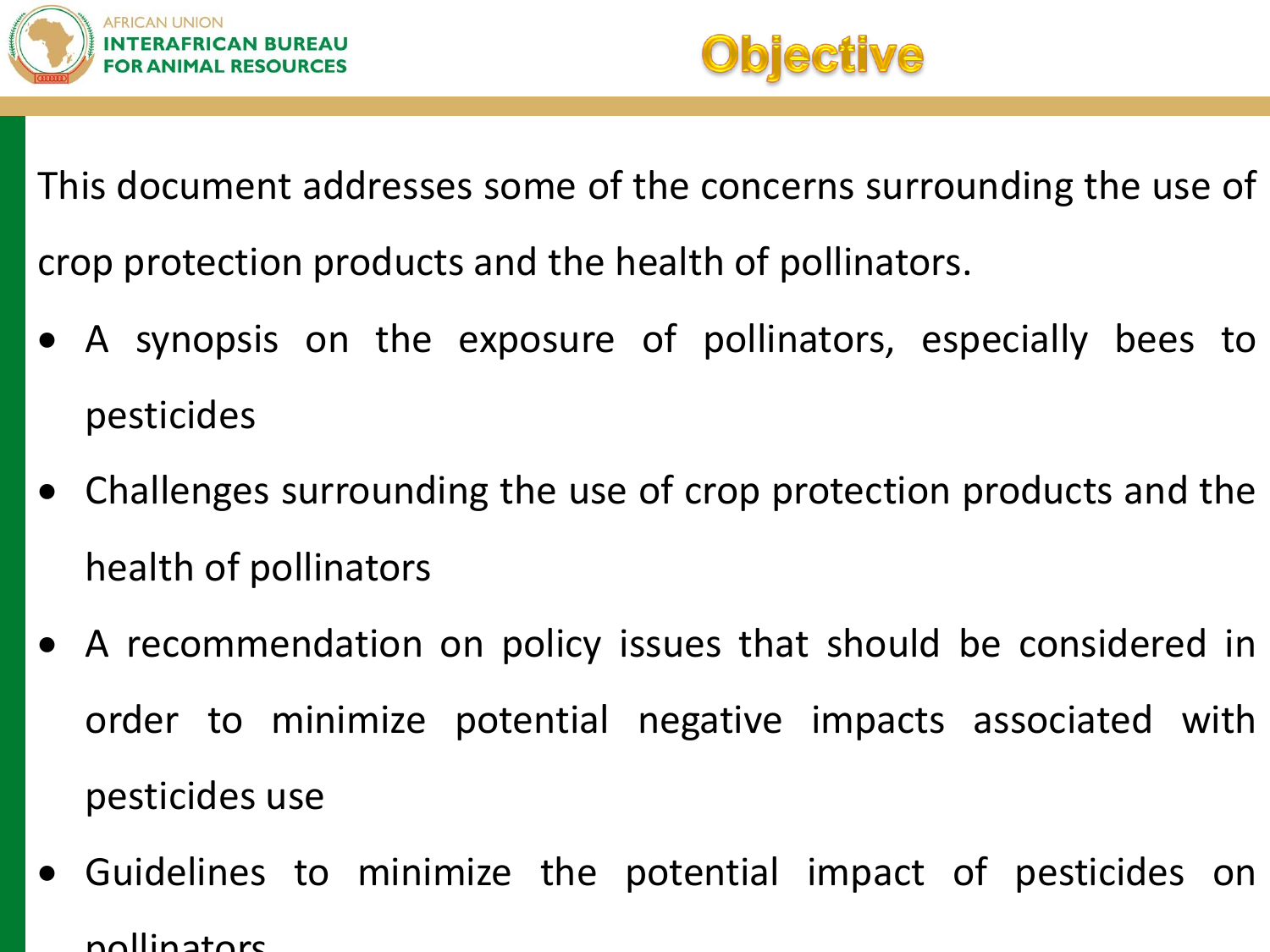



The document has been developed following deliberations of:

- Representatives from AU member states' stakeholders in honey production,
- Pesticide Regulatory Authorities from Crop protection
- Private sector
- Regional Economic Communities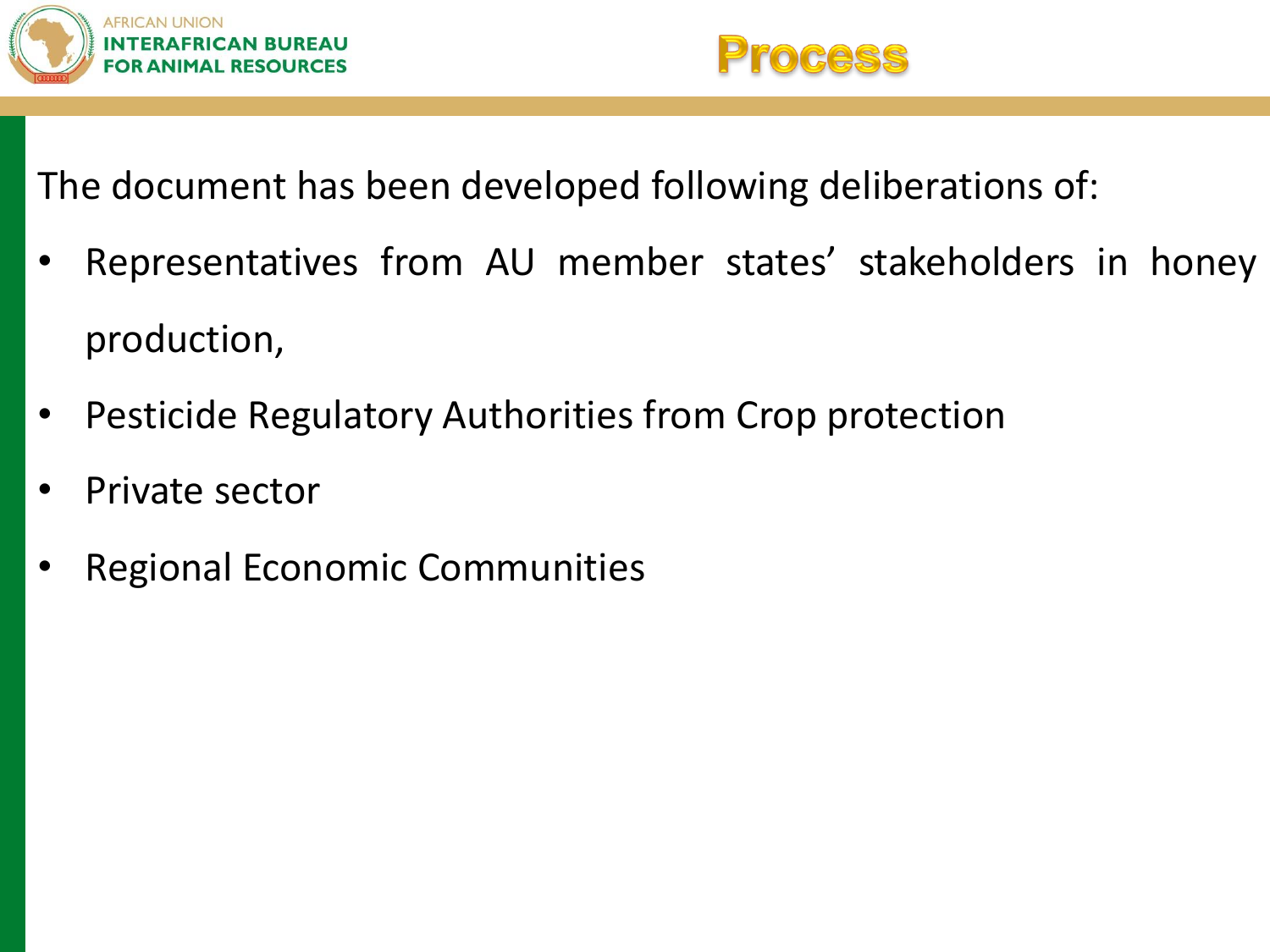

| <b>Key Issues</b>                                                                                         | <b>Recommendation</b>                                                                                                                                                                                                                                                                                                                                                                                                                                                                                                                                                                                                                                                                                                                                                                                |
|-----------------------------------------------------------------------------------------------------------|------------------------------------------------------------------------------------------------------------------------------------------------------------------------------------------------------------------------------------------------------------------------------------------------------------------------------------------------------------------------------------------------------------------------------------------------------------------------------------------------------------------------------------------------------------------------------------------------------------------------------------------------------------------------------------------------------------------------------------------------------------------------------------------------------|
| Lack of and or<br>inadequate pollinator<br>friendly pesticides<br>policies, regulations<br>and guidelines | Formulation of friendly policies, regulation and guidelines on pollinators<br>÷<br>and other beneficial insects.<br>÷<br>Include risk assessment studies on beneficial insects (pollinators) in<br>pesticide dossiers.<br>÷<br>Re-evaluate regularly the risk assessment studies for the already<br>registered pesticides to confirm their compliance.<br>Conduct studies to identify the exposure routes of pesticides to pollinators<br>÷<br>and how to minimize this risk.<br>÷<br>Train members of pesticide registration committees on promoting<br>pesticides that are not harmful to bees and identification of hazardous<br>pesticides to bees<br>Implement pesticide industry- social responsability<br>÷<br>Establish insurance for beekeeping (insurance of hives against mortality)<br>÷ |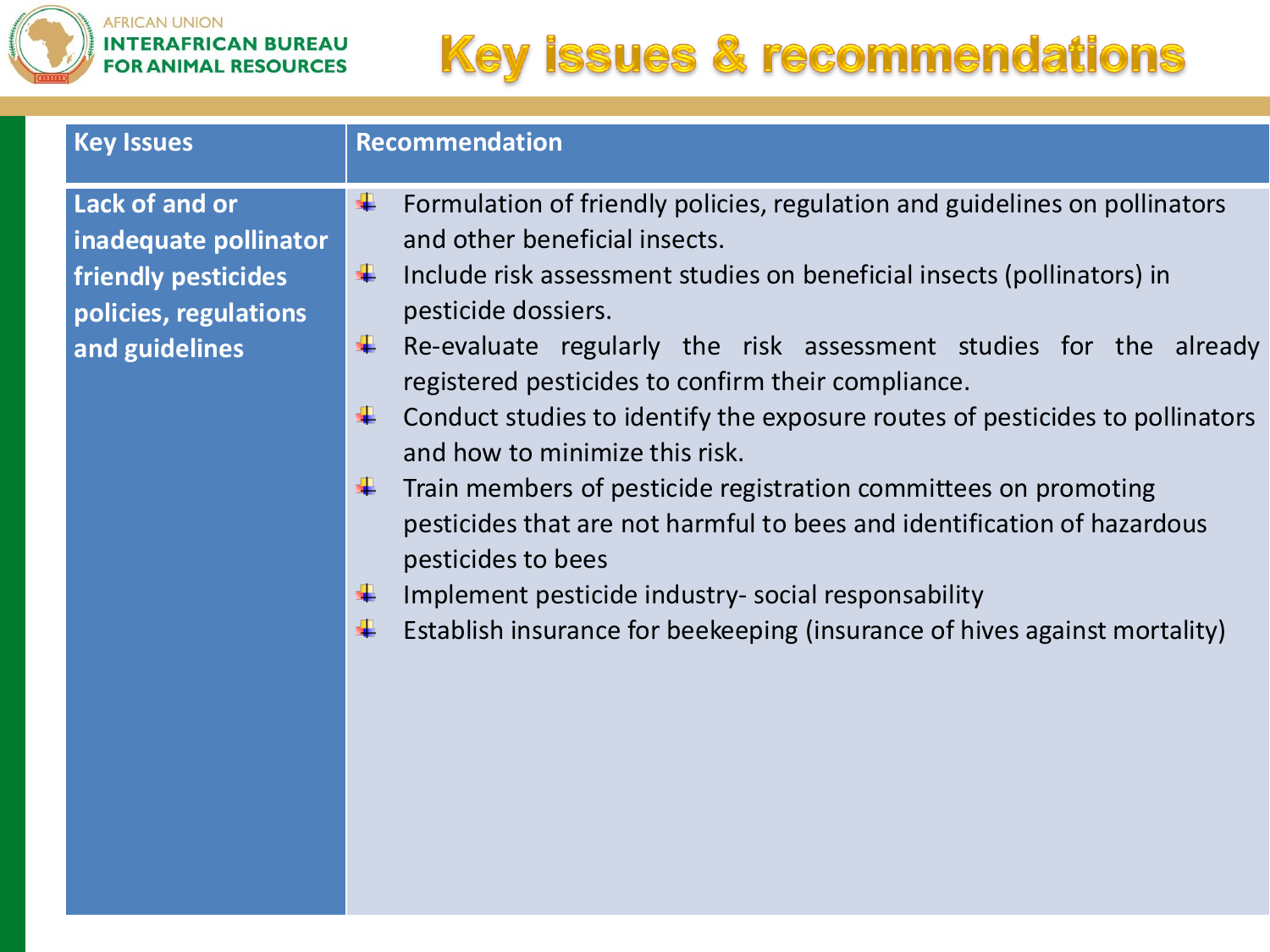

| <b>Key Issues</b>                                                                                                                                                                     | <b>Recommendation</b>                                                                                                                                                                                                                                                                                                                                                                                                                                                                                                                                                                                                                                                        |
|---------------------------------------------------------------------------------------------------------------------------------------------------------------------------------------|------------------------------------------------------------------------------------------------------------------------------------------------------------------------------------------------------------------------------------------------------------------------------------------------------------------------------------------------------------------------------------------------------------------------------------------------------------------------------------------------------------------------------------------------------------------------------------------------------------------------------------------------------------------------------|
| Lack of data and<br>information on impacts of<br>pesticides on bees                                                                                                                   | Research on pollinator health (bee health)<br>÷<br>Increased funding for research on the impact of pesticides on bees and other<br>÷<br>pollinators.                                                                                                                                                                                                                                                                                                                                                                                                                                                                                                                         |
| <b>Decline of bee colony</b><br>population                                                                                                                                            | Undertake collaborative research on colony decline in Africa including among other<br>÷<br>concerns brood destruction, mortality and morbidity adults.<br>÷<br>Undertake bee health studies on decreased immune capacity, imbalance of the<br>ecosystem, disruption of bees' development cycle and genetic mutation.<br>Strengthen bee keepers associations as platforms for information sharing and skills<br>÷<br>transfer for farmers.                                                                                                                                                                                                                                    |
| Inadequate knowledge on<br><b>Good Apiculture Practices</b><br>(GAP) e.g. Establishment<br>of apiary site - selection<br>of site and isolation<br>distance, type of beehives<br>used. | Sensitization and awareness creation on the site selection and isolation distance for all<br>÷<br>stakeholders<br>÷<br>Creation of bee reserves, zones and temporary holding areas, if available, where<br>colonies can be relocated during pesticide applications<br>÷<br>Adoption of good apiary selection criteria including placement of colonies and<br>duration of their stay in a site.<br>÷<br>Encourage the use of organic pesticides, natural, botanical pesticides and Integrated<br>Pest Management (IPM).<br>Appropriate selection of bee keeping equipment.<br>÷<br>Marking of colonies and bee yards with appropriate contact information of the farmer.<br>÷ |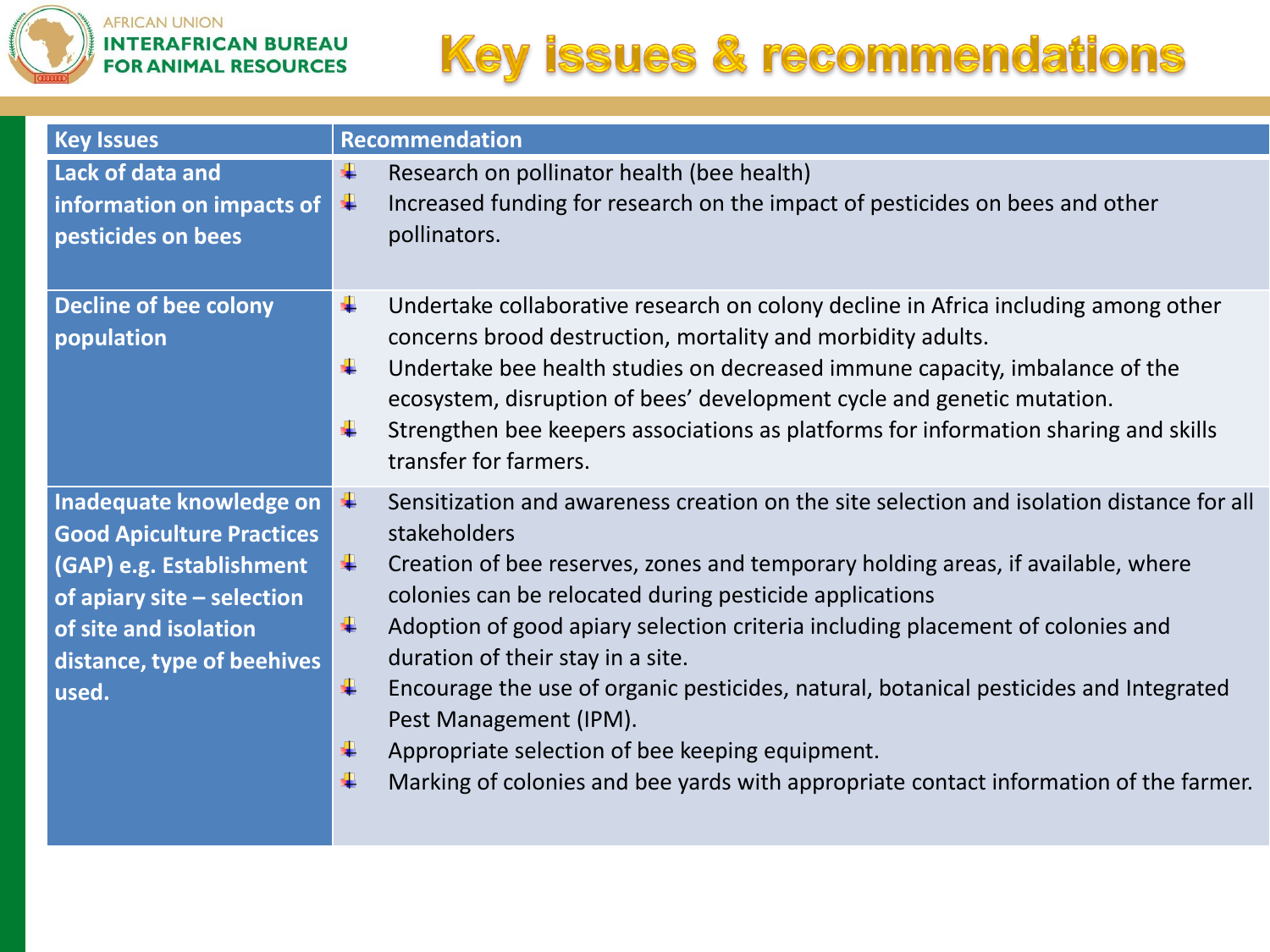

| <b>Lack of coordination</b><br>among different actors in<br>honey bee industry     | Establishment of national multi-stakeholder platform for information exchange and<br>Щ<br>networking among stakeholders.<br>4<br>Inter-ministerial harmonization of rules, regulation and standards related to<br>apiculture<br>÷<br>Notification of farmers on intention to spray (at least 48 hours) and sharing of lists<br>of pesticides intended for use when colonies are located in adjacent to fields.                                                             |
|------------------------------------------------------------------------------------|----------------------------------------------------------------------------------------------------------------------------------------------------------------------------------------------------------------------------------------------------------------------------------------------------------------------------------------------------------------------------------------------------------------------------------------------------------------------------|
| <b>Contamination of bee</b><br>products                                            | ÷<br>Quality assurance and safety standards<br>٠<br>Certification of bee products<br>÷<br>Establish or create accredited (ISO or GLP) laboratories<br>÷<br>Establishment of a monitoring program for pesticide residues in honey and honey<br>bees products.                                                                                                                                                                                                               |
| <b>Inadequate knowledge</b><br>on the economic value of<br>the pollination service | Conduct research on economic value of pollination services:<br>÷<br>Declining crop yields<br>$\bullet$<br>Disruption of biodiversity and reduction of sources of nutrition for bees<br>$\bullet$<br>4<br>Awareness creation, sensitization and lobbying for pollinator protection<br>₩<br>Establishment of monetary value of bee products<br>Reduced productivity / output of bee products<br>$\bullet$<br>Constraints of marketing honey and bee productions<br>$\bullet$ |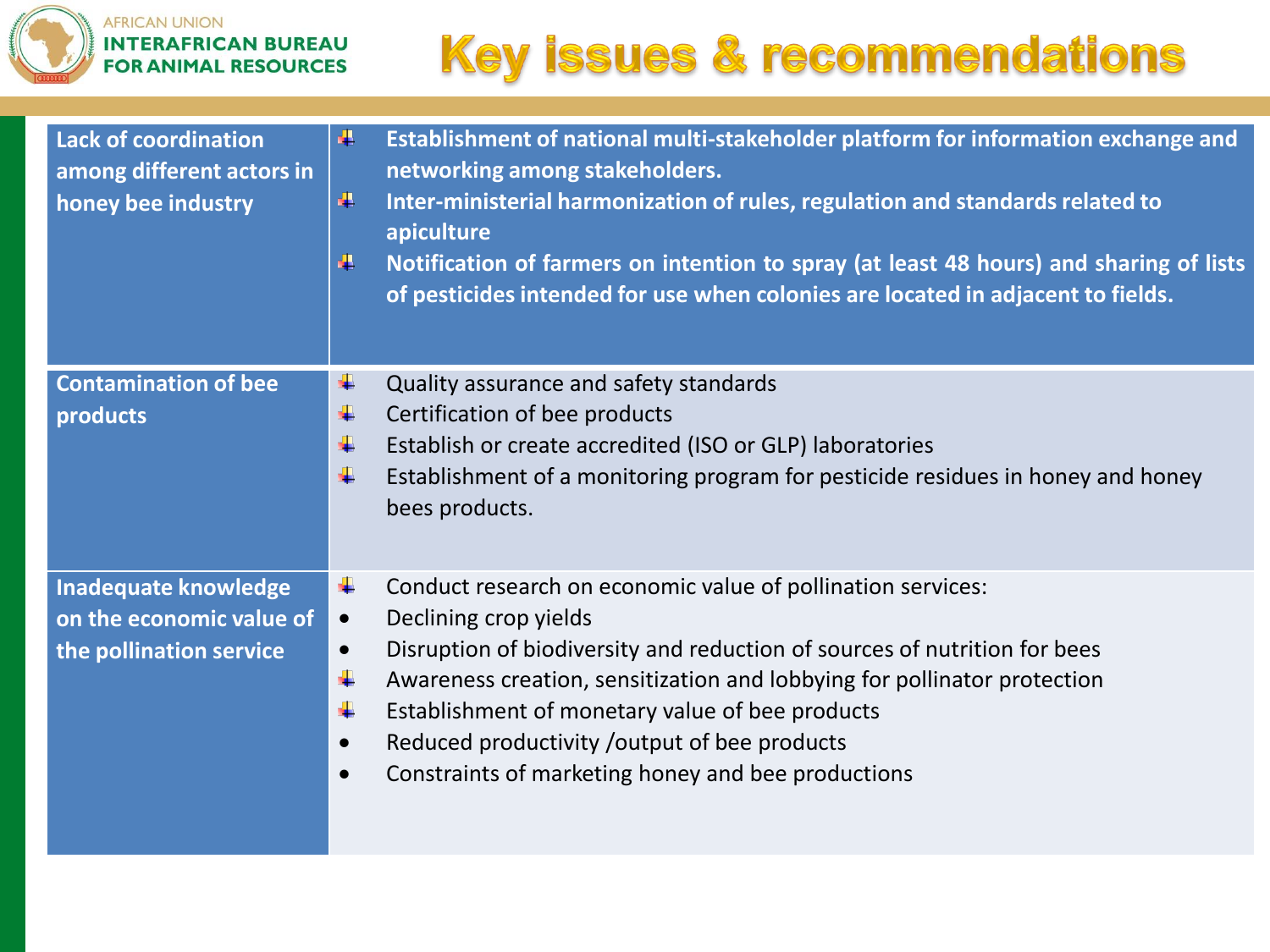

| <b>Inadequate extension</b><br>services                                                                                                        | ÷.<br><b>Linking research and extension</b><br>4<br>Create national capacity building program to increase skilled extension staff in<br>apiculture<br>4<br>Encourage private sector extension services and involvement (Public Private<br><b>Partnership PPPs)</b>                                                                                                                                                                          |
|------------------------------------------------------------------------------------------------------------------------------------------------|---------------------------------------------------------------------------------------------------------------------------------------------------------------------------------------------------------------------------------------------------------------------------------------------------------------------------------------------------------------------------------------------------------------------------------------------|
|                                                                                                                                                | 4<br>Encourage integration of apiculture curriculum in higher learning institutions<br>4<br><b>Encourage more research on bee keeping</b>                                                                                                                                                                                                                                                                                                   |
| Inadequate<br>transboundary policies in<br>management of<br>biodiversity against<br>pesticides                                                 | ÷<br>Notification of neighbouring countries about chance of migratory pests and diseases.<br>÷<br>Banning or restricting of importation of used beekeeping equipment and bees.                                                                                                                                                                                                                                                              |
| <b>Application Method of</b><br>pesticides e.g. aerial<br>application is more<br>detrimental, time of<br>application, and crop<br>requirements | ÷<br>Use appropriate pesticides application.<br>÷.<br>Timely application and co-ordination.<br>÷.<br>Restrictions of certain pesticides in certain crops.<br>d.<br>Adhere to correct standards appropriate for the type of application method used.<br>÷.<br>Create buffer zones/safe haven for bees during spraying<br>4<br>Adding bees' repellent material to the sprayed insecticides when treating plant<br>sources during pollination. |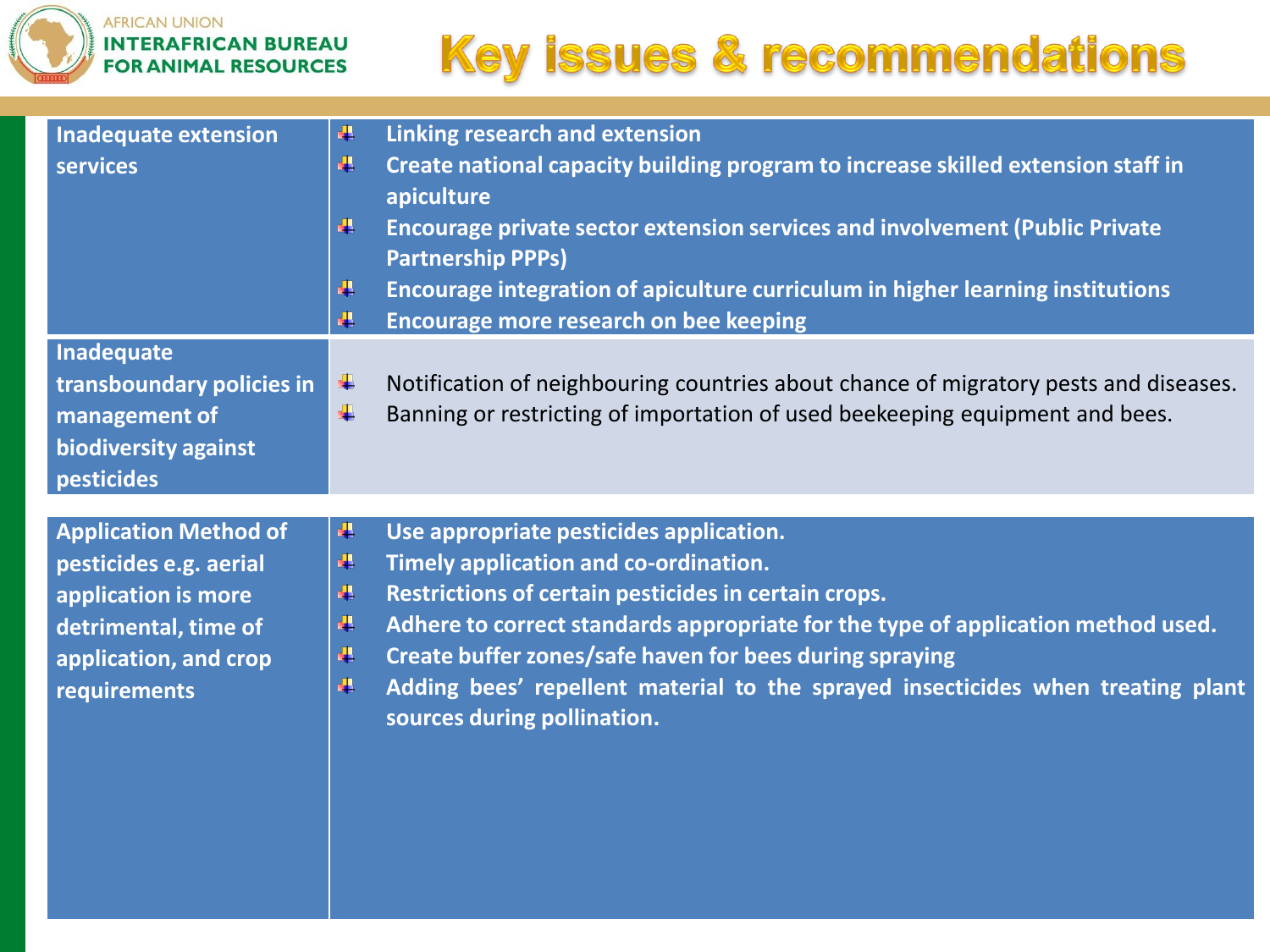

| <b>Application Method of</b><br>pesticides e.g. aerial<br>application is more<br>detrimental, time of<br>application, and crop<br>requirements | 4<br>Use appropriate pesticides application.<br>4<br>Timely application and co-ordination.<br>4<br>Restrictions of certain pesticides in certain crops.<br>₩<br>Adhere to correct standards appropriate for the type of application method used.<br>Create buffer zones/safe haven for bees during spraying<br>41<br>4<br>Adding bees' repellent material to the sprayed insecticides when treating plant<br>sources during pollination. |
|------------------------------------------------------------------------------------------------------------------------------------------------|------------------------------------------------------------------------------------------------------------------------------------------------------------------------------------------------------------------------------------------------------------------------------------------------------------------------------------------------------------------------------------------------------------------------------------------|
| Inappropriate use of                                                                                                                           | Encourage the adoption of IPM, natural selection and the use of recommended<br>4                                                                                                                                                                                                                                                                                                                                                         |
| pesticides around bee                                                                                                                          | natural materials                                                                                                                                                                                                                                                                                                                                                                                                                        |
| colonies to control mites                                                                                                                      | ÷<br>Promotion of the use natural antibiotics e.g. propolis based antibiotics                                                                                                                                                                                                                                                                                                                                                            |
| and ants                                                                                                                                       | ÷<br>Promote research on appropriate pesticides and recommended dosage                                                                                                                                                                                                                                                                                                                                                                   |
|                                                                                                                                                | 4<br>Punitive measures on offenders                                                                                                                                                                                                                                                                                                                                                                                                      |
|                                                                                                                                                | ÷<br>Pesticides application should be before or after the flowering period if possible                                                                                                                                                                                                                                                                                                                                                   |
|                                                                                                                                                | ÷<br>Application of pesticides in accordance with established schedules and diagnosis by<br>the registration committee                                                                                                                                                                                                                                                                                                                   |
|                                                                                                                                                | ÷<br>Adoption of cleaner and less toxic methods of pesticide application.                                                                                                                                                                                                                                                                                                                                                                |
|                                                                                                                                                | 4<br>Capacity building for beekeepers and farmers in Good Agricultural Practices including<br>responsble use of pesticides.                                                                                                                                                                                                                                                                                                              |
|                                                                                                                                                | ÷<br>Restriction of pesticides application to periods before or after the flowering                                                                                                                                                                                                                                                                                                                                                      |
|                                                                                                                                                | 4<br>Prohibition of disposal of pesticides or washing of pesticide equipment at water<br>sources.                                                                                                                                                                                                                                                                                                                                        |
|                                                                                                                                                | Safe disposal of pesticide containers and obsolete pesticides.<br>÷                                                                                                                                                                                                                                                                                                                                                                      |
|                                                                                                                                                | Use of the registered / recommended pesticides within recommended limits.<br>4                                                                                                                                                                                                                                                                                                                                                           |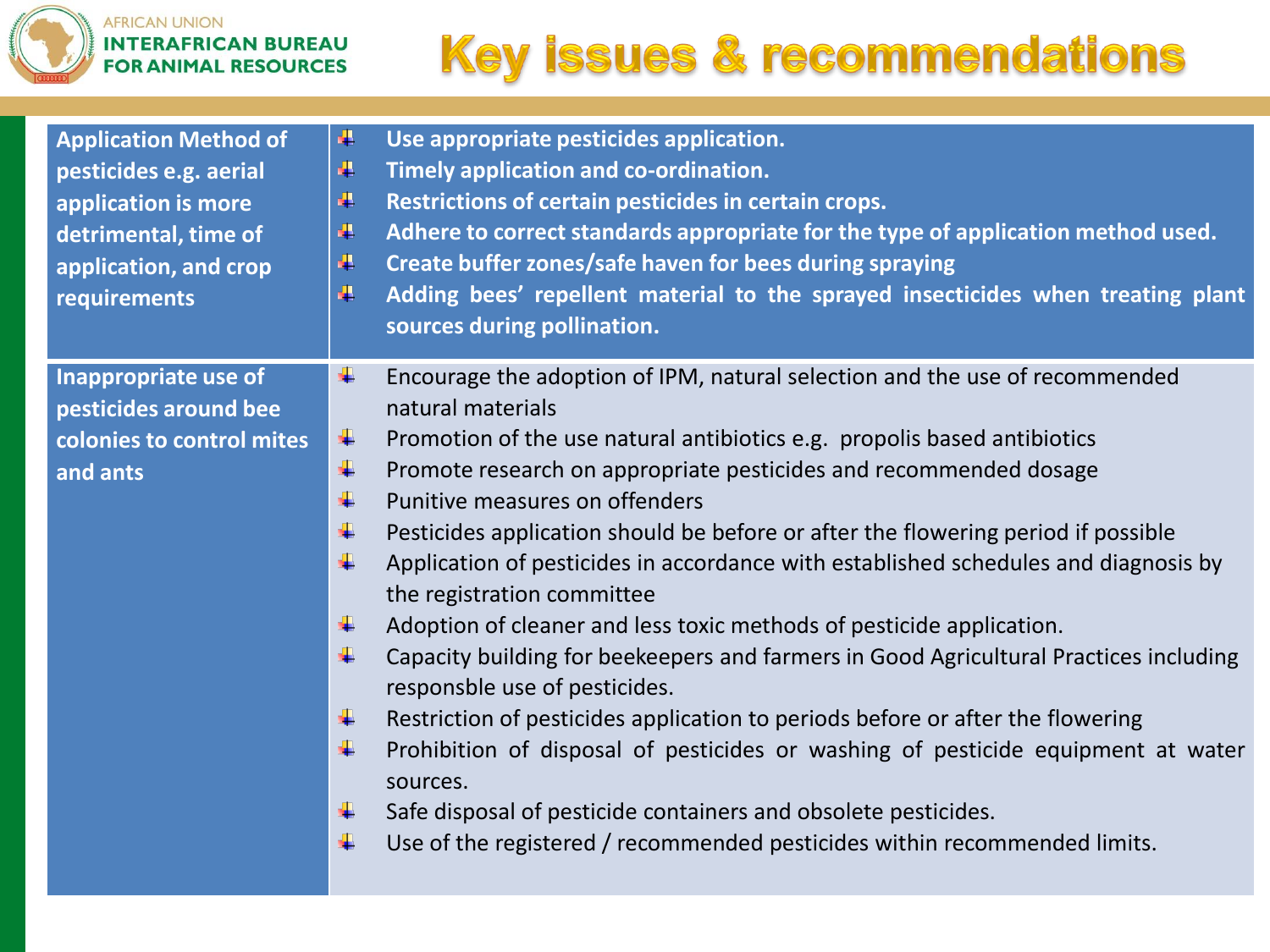

#### **Conclusions**

Successful promotion of pollinator health is a shared responsibility by all stakeholders involving the establishment of and enforcement of policies, regulations, guidelines and actions.